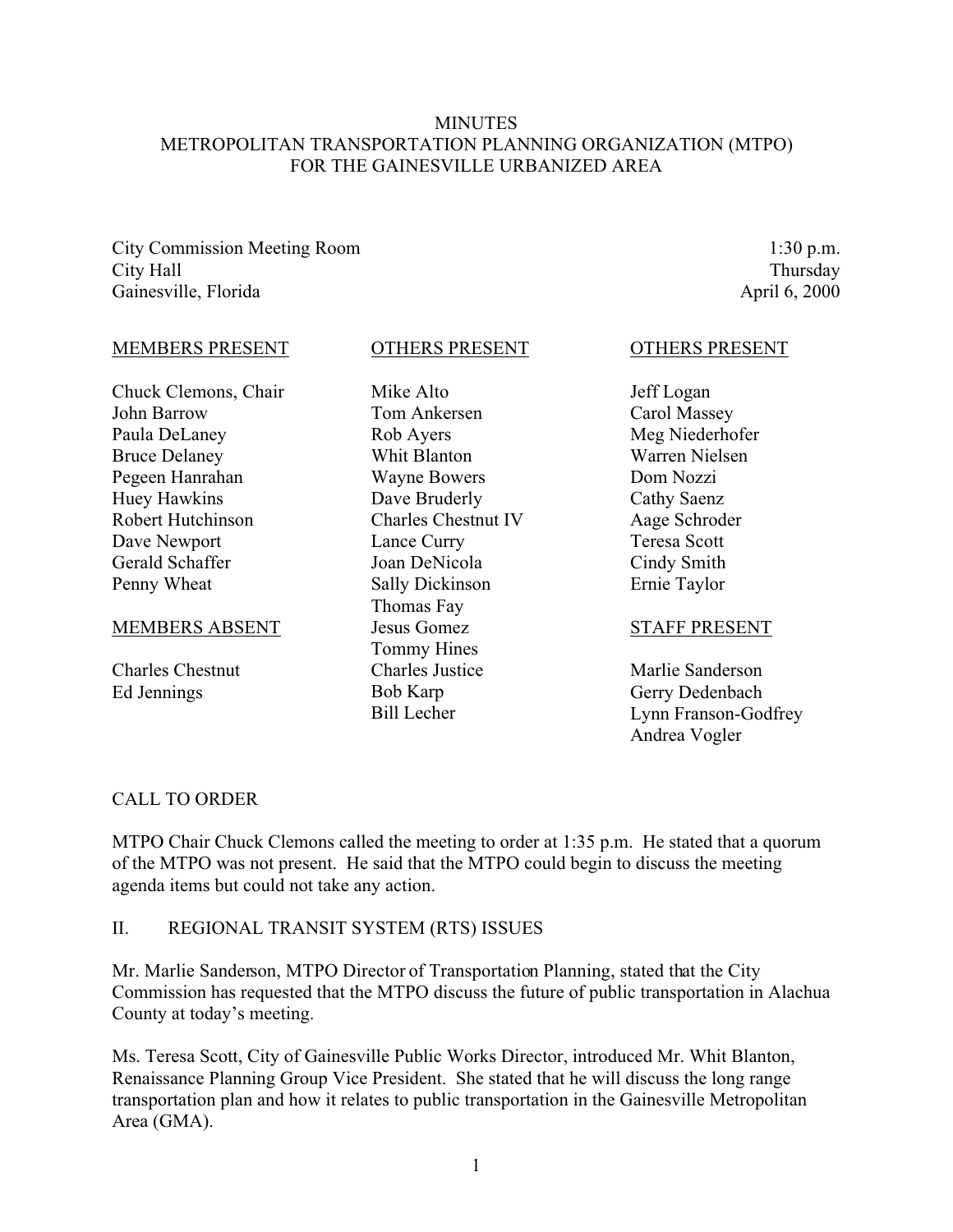Mr. Blanton made a presentation concerning the long range transportation plan and public transportation.

Ms. Scott made a presentation concerning RTS services and answered questions.

During the presentation, a quorum was reached.

I. APPROVAL OF THE MEETING AGENDA AND CONSENT AGENDA

## **ACTION: Mayor DeLaney moved to approve the consent agenda and the meeting agenda. Commissioner Barrow seconded.**

**AMENDMENT: Commissioner Wheat moved to amend the agenda to include Consent Agenda Item CA.4, Transportation Disadvantaged Program Status Report, as agenda item number two. Commissioner Hanrahan seconded; motion passed unanimously.**

## **ORIGINAL MOTION AS AMENDED:**

**Mayor DeLaney moved to approve the consent agenda and the meeting agenda with one amendment to include Consent Agenda Item CA.4, Transportation Disadvantaged Program Status Report, as agenda item number two. Commissioner Barrow seconded; motion passed unanimously.**

### II. REGIONAL TRANSIT SYSTEM (RTS) ISSUES- Continued

A member of the MTPO discussed funding issues and the RTS vehicle fleet that were discussed at the last RTS Advisory Board meeting.

A member of the MTPO discussed including the outlying small municipalities in Alachua County in discussions concerning providing public transportation throughout Alachua County and how this could be funded.

Chair Clemons stated that, if MTPO expanded to countywide, then maybe the MTPO could operate the public transportation system.

### **It was a consensus of the MTPO to research the following issues:**

- **1. if RTS could be operated as a county-wide system and, if so, what additional federal and state funding sources may be available;**
- **2. could the MTPO operate RTS as a county-wide system; and**
- **3. can the MTPO prepare a reapportionment plan earlier than Year 2002 when the next one is scheduled.**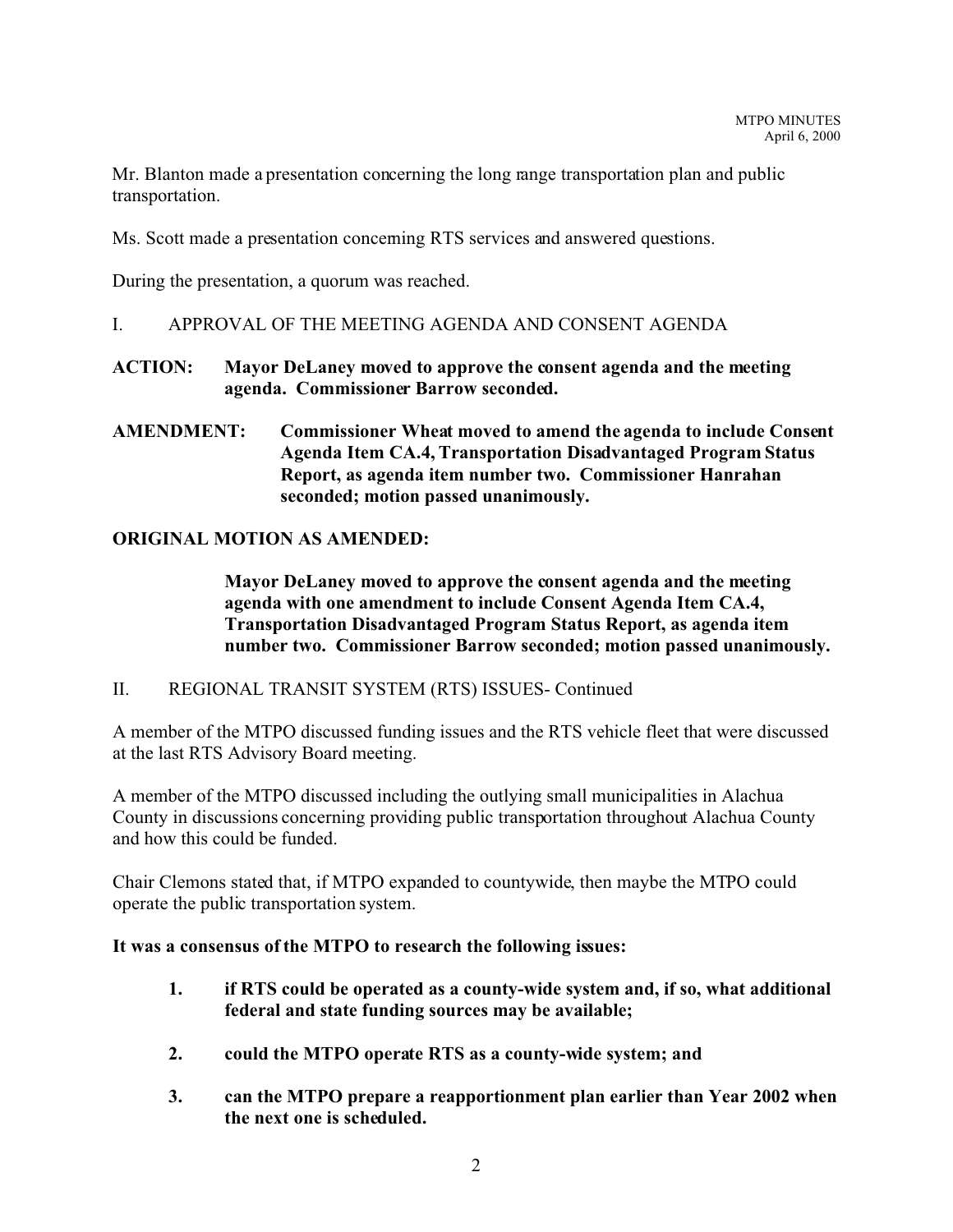The following persons spoke concerning this agenda item:

Bob Karp, Mike Alto, Cindy Smith, Carol Massey, Dave Bruderly, Ernie Taylor

## **ACTION: Commissioner Newport moved to direct the MTPO Chair to send letters to the Mayor of the City of Gainesville and Chair of the Alachua County Commission requesting a joint City/County meeting to discuss:**

- **1. new sources of transportation funding, including potentially increasing gas taxes, the gas tax spilt formula, City and County transportation impact fees, municipal services bonding unit (MSBU), and any other funding source that can be identified; and**
- **2. a proposed plan that would have the Regional Transit System primarily responsible for providing transportation disadvantaged services Commissioner Hutchinson seconded; motion passed unanimously.**

A member of the MTPO stated that the County Commission should try and meet with the smaller municipalities to receive their input about transportation and transit before this joint meeting is held.

#### $\prod_{\Delta}$ . . TRANSPORTATION DISADVANTAGED (TD) PROGRAM- STATUS REPORT

A member of the MTPO discussed a letter from Mr. Charles Chestnut, Alachua County Transportation Disadvantaged Coordinating Board Chair, requesting City and County funding for the TD program. She noted there was not enough TD funds to support all medical trips as of April 1, 2000.

Ms. Lynn Franson-Godfrey, MTPO Senior Transportation Planner, discussed the current funding situation and answered questions.

**ACTION: Commissioner Wheat moved to direct the MTPO Chair to send a letter to the Local Legislative Delegation stating that the MTPO supports increased TD Program funding and that some people will probably be denied medical trips if additional funding is not provided. Commissioner Hanrahan seconded; motion passed unanimously.**

### III. LANDSCAPE MAINTENANCE ISSUES

Mr. Sanderson stated that, at the March meeting, the MTPO discussed the maintenance of landscaping of State roads by local governments. He said that, at this meeting, it was a consensus of the MTPO to place this issue on a future MTPO meeting agenda.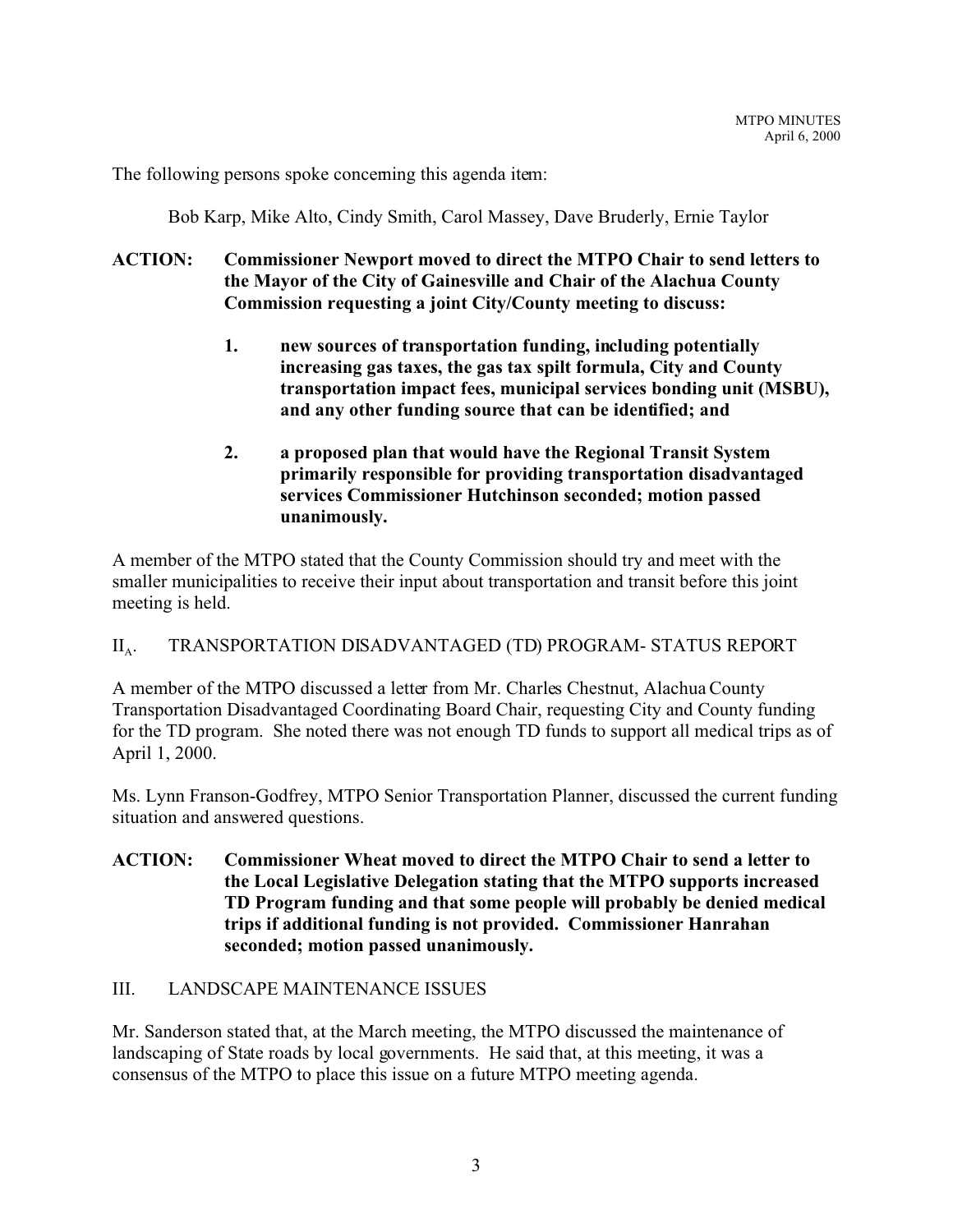## **ACTION: Mayor DeLaney moved refer this issue to the MTPO Landscape Subcommittee to discuss at its next meeting in May. Commissioner Barrow seconded; motion passed unanimously.**

A member of the MTPO Landscape Subcommittee stated that she has a conflict with the scheduled meeting date and asked that the meeting be rescheduled.

Ms. Meg Niederhofer, City of Gainesville Arborist, discussed maintenance costs, including whether they are reasonable and meets their policies.

Mr. Rob Ayers, FDOT District 2 Regional Planning Administrator, discussed several issues related to this agenda item.

## IV. FDOT MAINTENANCE ISSUES ON STATE ROAD (SR) 20 NEAR PRAIRIE CREEK

Mr. Sanderson stated that, recently, the Design Team reviewed the proposed landscape plan for SR 20 from Lakeshore Drive east to County Road (CR) 2082. He said that, at this meeting, the Design Team approved a motion to recommend that the MTPO request that FDOT change the level of maintenance on this portion of SR 20 from rural to urban. He added that the Design Team wanted to forward its recommendation to the MTPO as soon as possible because it affects the type of landscape plan that can be developed for SR 20 over the next few months. He said that Mr. Ayers is present to discuss this issue and explain the difference between rural and urban maintenance procedures.

Mr. Ayers discussed this issue and answered questions.

The following persons spoke concerning this agenda item:

Cindy Smith Dave Bruderly

### **ACTION: Commissioner Wheat moved to request that:**

- **1. FDOT change the level of maintenance on State Road 20 from Lakeshore Drive east to County Road (CR) 2082 from rural to urban; and**
- **2. the Design Team complete its review at its next meeting in April and forward its recommendations to the MTPO Advisory Committees.**

### **Commissioner Hutchinson seconded; motion passed unanimously.**

## U.S. 441 SCENIC HIGHWAY DESIGNATION

It was a consensus of the MTPO to allow Mr. Tom Ankersen to address the MTPO at this time.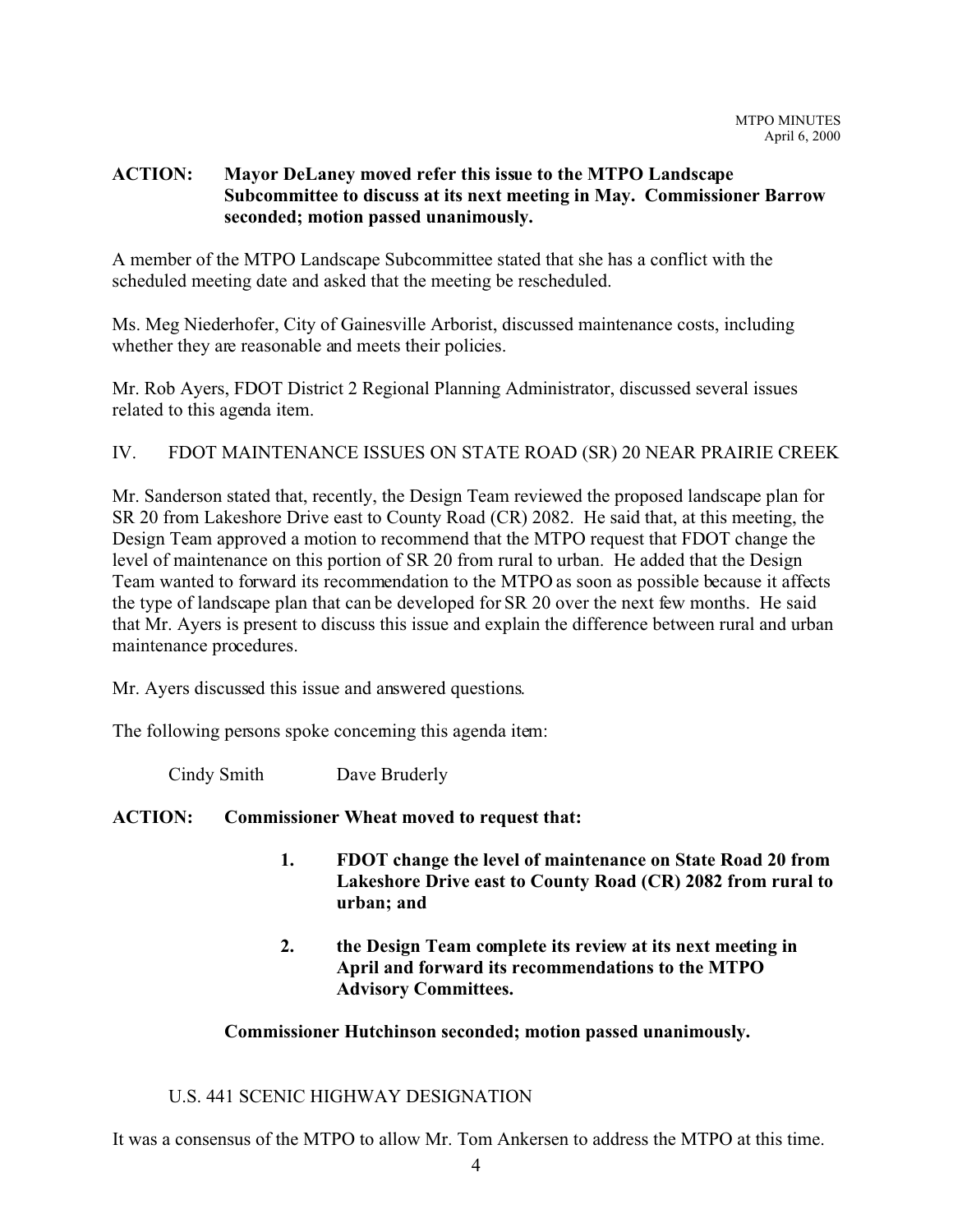Mr. Tom Ankersen, University of Florida Conservation Clinic Director, spoke concerning having U.S. 441 designated as a scenic highway.

Mr. Lance Curry also made a presentation concerning this issue.

## **ACTION: Commissioner Hutchinson moved to have the MTPO designate portions of U.S. 441 as a scenic highway. Mayor DeLaney seconded.**

Mr. Huey Hawkins, FDOT District 2 Secretary, discussed this issue and the transportation enhancement program. He said that this project would need to replace a project already funded in the FDOT Work Program. He added that FDOT would fund the second phase of the project to develop a Corridor Management Plan and that these funds would come from some source other than the MTPO's transportation enhancement program allocation.

## **SUBSTITUTE MOTION:**

**Commissioner Wheat move to reconsider this issue at the May meeting, after Mr. Ankersen has had the opportunity to prepare a transportation enhancement project application. Commissioner Newport seconded; substitute motion passed unanimously.**

**A member of the MTPO requested that Secretary Hawkins provide, in writing, what he had stated at today's meeting concerning this issue.**

V. COUNTYWIDE BICYCLE MASTER PLAN- FDOT REIMBURSEMENT AGREEMENT

Mr. Sanderson stated that, in March, the MTPO approved the scope of work for the county-wide bicycle master plan. He said that, recently, MTPO staff was informed that, in order to receive FDOT funds for this project, the MTPO needs to execute a resolution and reimbursement agreement with FDOT. He said that the proposed resolution and agreement have been reviewed and approved by the MTPO Attorney.

## **ACTION: Commissioner Hanrahan moved to approve the Countywide Bicycle Master Plan Resolution and FDOT Reimbursement Agreement. Commissioner Hutchinson seconded; motion passed unanimously.**

# VI. NW 34TH STREET AT NW 8TH AVENUE AND NW 16TH AVENUE

Mr. Sanderson discussed a proposed project on NW  $34<sup>th</sup>$  Street at NW  $8<sup>th</sup>$  Avenue and NW  $16<sup>th</sup>$ Avenue described as "access management, traffic separators, turnlanes and transportation system management (TSM).

Mr. Ayers stated that this issue is on today's meeting agenda to give the MTPO a status report concerning this project. He discussed the current status of this project.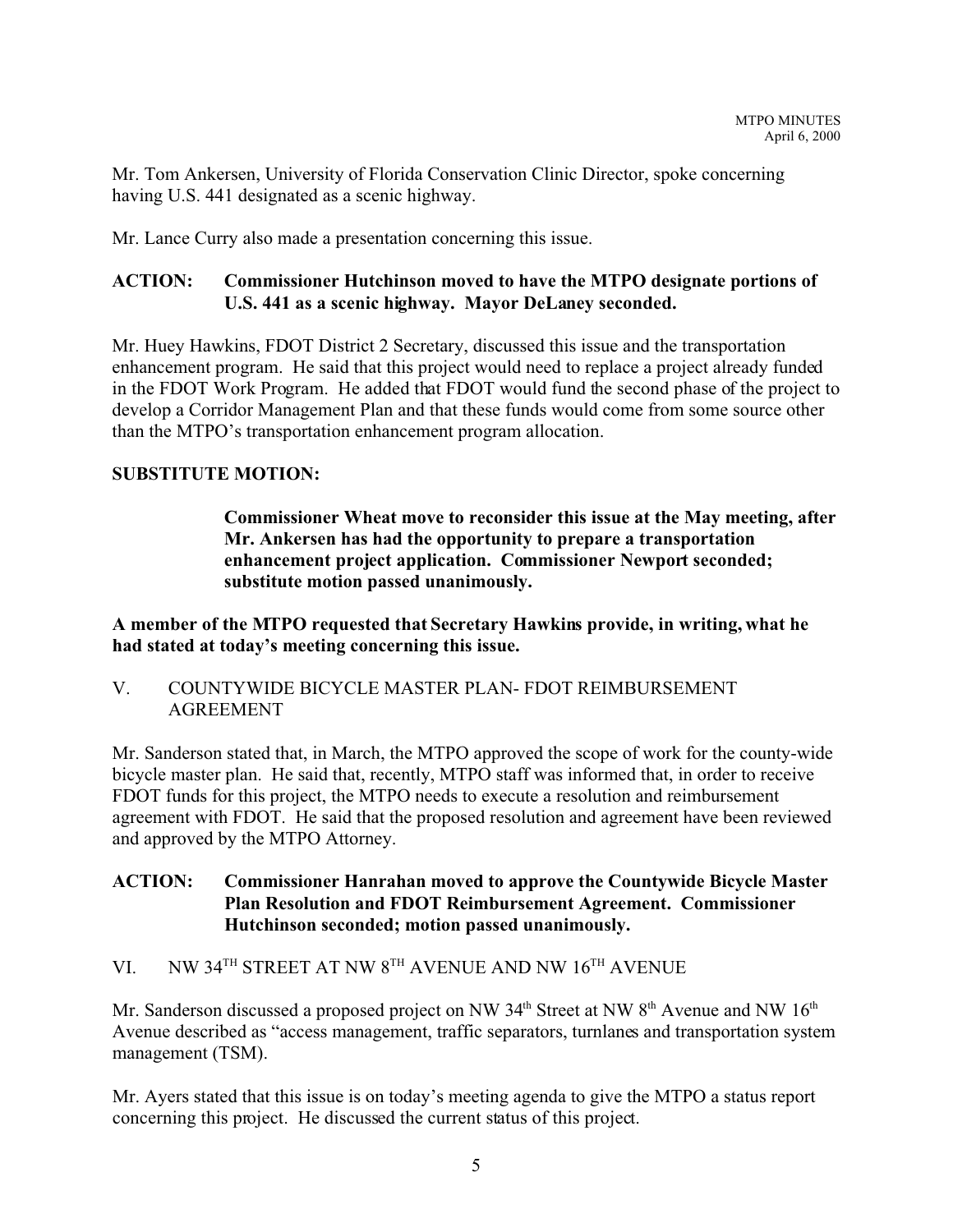## **ACTION: Commissioner Hanrahan moved to continue with the traffic signal reconstruction at the NW 34th Street and NW 8th Avenue and NW 16th Avenue intersections but not to proceed with adding right-turn lanes at these two intersections. Commissioner Wheat seconded.**

Ms. Smith discussed the Design Team recommendations.

Mr. Ayers stated that, if the project as currently designed does not move forward, the funding for this project will be reallocated to other projects.

Ms. Scott discussed her concerns about this project.

Secretary Hawkins stated that the MTPO has the following three options:

- 1. not approve the project;
- 2. proceed with the project design, but have FDOT reallocate the right-of-way funds to another project; or
- 3. approve the current design option.

Mr. Warren Nielsen stated his concerns about this project.

### **SUBSTITUTE MOTION:**

**Commissioner Hutchinson moved to request that the Florida Department of Transportation delete the right-of-way funds that are programmed for Fiscal Year 2000/2001 in FDOT's Work Program and to continue work on the design for this project for both the NW 8th Avenue and NW 16th Avenue intersections that is multi-modal and that this design process incorporate adequate public involvement in this project. Commissioner Barrow seconded; motion passed unanimously.**

### VII. DRAFT YEAR 2020 REVENUE FORECASTS

### **It was a consensus of the MTPO to defer this agenda item to the next meeting.**

### VIII. NEXT MTPO MEETING

Mr. Sanderson stated that the next MTPO meeting is scheduled for May 11 at 1:30 p.m. in the Jack Durrance Auditorium.

### IX. COMMENTS

A. MTPO MEMBERS